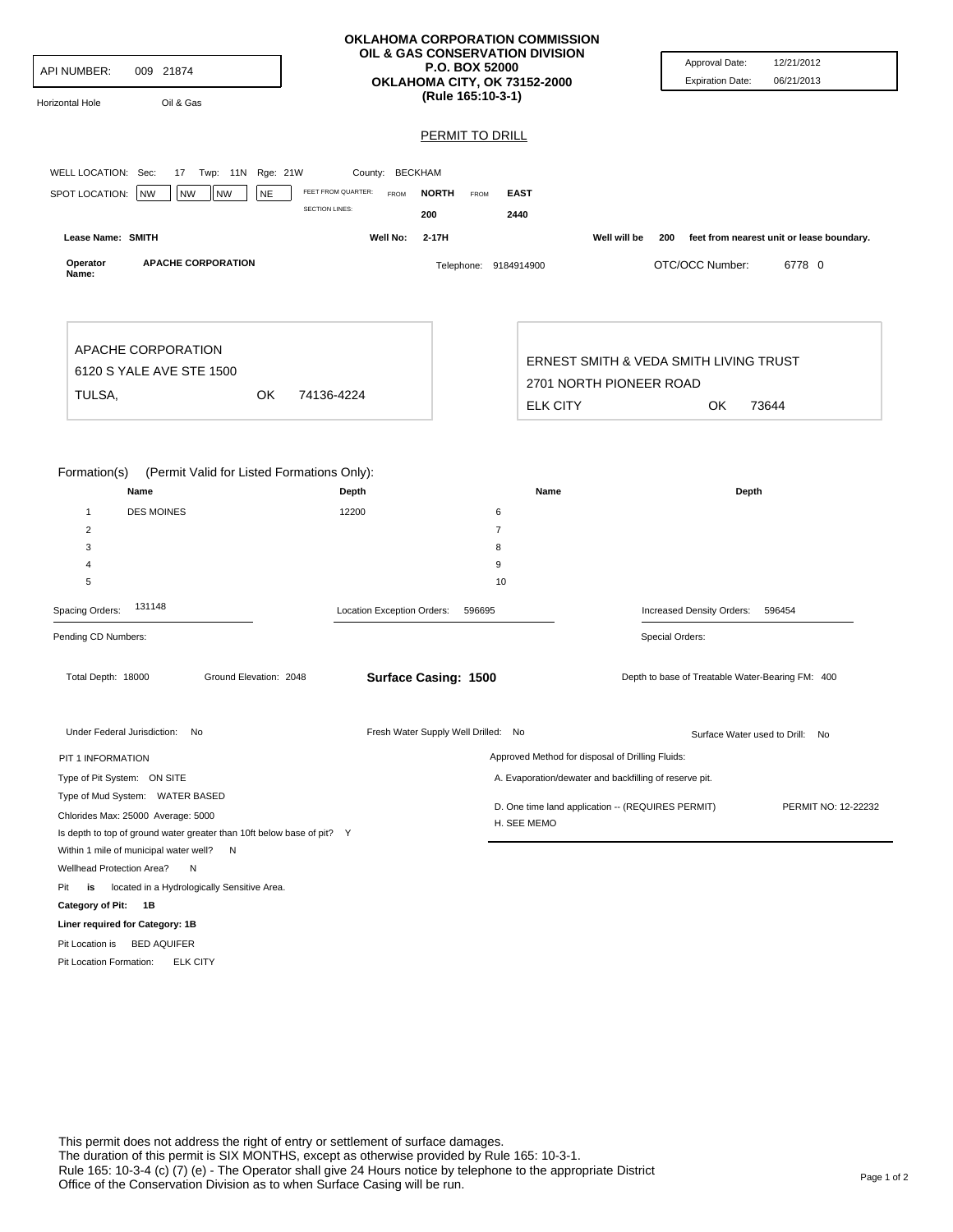PIT 2 INFORMATION Type of Pit System: ON SITE Type of Mud System: OIL BASED Pit **is** located in a Hydrologically Sensitive Area. **Category of Pit: 3 Liner required for Category: 3** Chlorides Max: 300000 Average: 200000 Is depth to top of ground water greater than 10ft below base of pit? Y Within 1 mile of municipal water well? N Wellhead Protection Area? N

Pit Location is BED AQUIFER Pit Location Formation: ELK CITY

## HORIZONTAL HOLE 1

| Sec 17<br>Twp 11N<br>Rge 21W County                 | <b>BECKHAM</b>                                                                                                                                                                                                                                               |
|-----------------------------------------------------|--------------------------------------------------------------------------------------------------------------------------------------------------------------------------------------------------------------------------------------------------------------|
| Spot Location of End Point:<br>S2<br>S <sub>2</sub> | S <sub>2</sub><br>S2                                                                                                                                                                                                                                         |
| Feet From:<br>SOUTH<br>1/4 Section Line:            | 200                                                                                                                                                                                                                                                          |
| Feet From:<br><b>WEST</b><br>1/4 Section Line:      | 2640                                                                                                                                                                                                                                                         |
| Depth of Deviation: 12218                           |                                                                                                                                                                                                                                                              |
| Radius of Turn: 573                                 |                                                                                                                                                                                                                                                              |
| Direction: 182                                      |                                                                                                                                                                                                                                                              |
| Total Length: 4882                                  |                                                                                                                                                                                                                                                              |
| Measured Total Depth: 18000                         |                                                                                                                                                                                                                                                              |
| True Vertical Depth: 13050                          |                                                                                                                                                                                                                                                              |
| End Point Location from Lease,                      |                                                                                                                                                                                                                                                              |
| Unit, or Property Line: 200                         |                                                                                                                                                                                                                                                              |
| Notes:                                              |                                                                                                                                                                                                                                                              |
| Category                                            | Description                                                                                                                                                                                                                                                  |
| DEEP SURFACE CASING                                 | 12/20/2012 - G71 - APPROVED; NOTIFY OCC FIELD INSPECTOR IMMEDIATELY FOR ANY LOSS<br>OF CIRCULATION OR FAILURE TO CIRCULATE CEMENT TO SURFACE ON CONDUCTOR OR<br><b>SURFACE CASING</b>                                                                        |
| INCREASED DENSITY - 596454                          | 12/20/2012 - G75 - 17-11N-21W<br>X131148 DSMN<br>1 WELL<br>APACHE CORP.<br>4-16-2012                                                                                                                                                                         |
| <b>LOCATION EXCEPTION - 596695</b>                  | 12/20/2012 - G75 - (I.O.) 17-11N-21W<br>X131148 DSMN<br>SHL NCT 200 FNL, NCT 1320 FEL OR FWL<br>1ST PERF NCT 300 FNL, NCT 1320 FEL OR FWL<br>LAST PERF NCT 300 FSL, NCT 1320 FEL OR FWL<br>BHL NCT 200 FSL, NCT 1320 FEL OR FWL<br>APACHE CORP.<br>4-20-2012 |
| <b>MEMO</b>                                         | 12/20/2012 - G71 - PIT 1 & 2 - CONCRETE-LINED PIT PER OPERATOR REQUEST; PIT 2 - OBM TO<br>VENDOR, OBM CUTTINGS PER DISTRICT                                                                                                                                  |
| <b>SPACING - 131148</b>                             | 12/20/2012 - G75 - (640) 17-11N-21W<br>EST DSMN, OTHERS                                                                                                                                                                                                      |

This permit does not address the right of entry or settlement of surface damages. The duration of this permit is SIX MONTHS, except as otherwise provided by Rule 165: 10-3-1. Rule 165: 10-3-4 (c) (7) (e) - The Operator shall give 24 Hours notice by telephone to the appropriate District Nue 100. 10-3-4 (C) (T) (e) - The Operator shall give 24 Hours holde by deleptione to the appropriate District<br>Office of the Conservation Division as to when Surface Casing will be run.